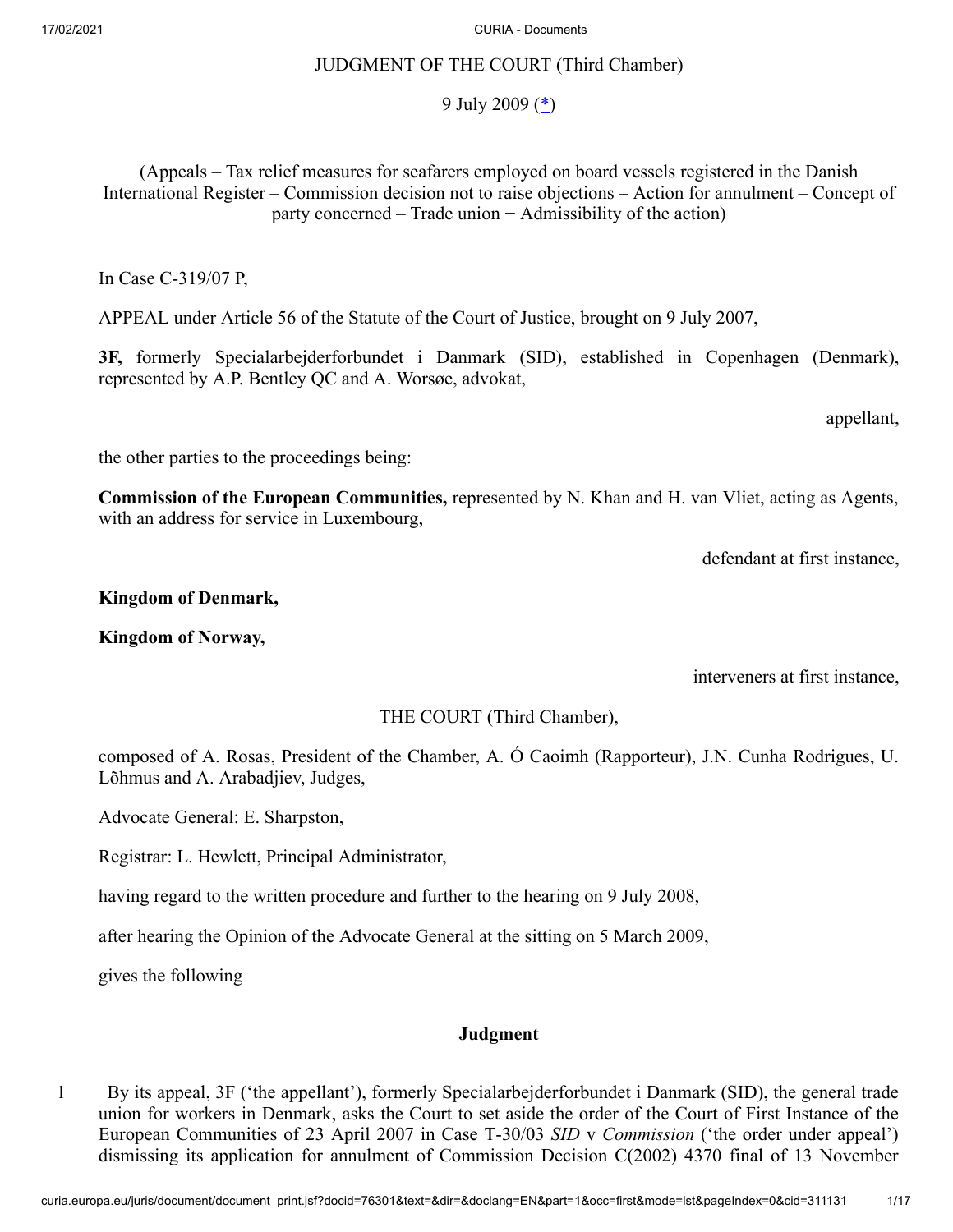2002 not to raise objections to the Danish fiscal measures applicable to seafarers employed on board vessels registered in the Danish International Register ('the contested decision').

# **Legal context**

2 Article 4(3) and (4) of Council Regulation (EC) No 659/1999 of 22 March 1999 laying down detailed rules for the application of Article [88] of the EC Treaty (OJ 1999 L 83, p. 1) reads as follows:

'3. Where the Commission, after a preliminary examination, finds that no doubts are raised as to the compatibility with the common market of a notified measure, in so far as it falls within the scope of Article [87(1)] of the [EC] Treaty, it shall decide that the measure is compatible with the common market (hereinafter referred to as a "decision not to raise objections"). The decision shall specify which exception under the Treaty has been applied.

4. Where the Commission, after a preliminary examination, finds that doubts are raised as to the compatibility with the common market of a notified measure, it shall decide to initiate proceedings pursuant to Article [88(2)] of the Treaty (hereinafter referred to as a "decision to initiate the formal investigation procedure").'

3 The Community guidelines on State aid to maritime transport (OJ 1997 C 205, p. 5, 'the Community guidelines') aim, in accordance with point 2.2 of the guidelines, entitled 'General objectives of revised State aid guidelines', to increase transparency and to clarify what State aid schemes may be introduced in order to support the Community maritime interest. Point 2.2 states:

'… This policy should:

- safeguard EC employment, …
- preserve maritime know-how in the Community and develop maritime skills, and
- improve safety.
- …'
- 4 Point 3.2 of the Community guidelines, 'Labour-related costs', reads as follows:

 $\dddot{\bullet}$ ...

Support measures for the maritime sector should … aim primarily at reducing fiscal and other costs and burdens borne by EC shipowners and EC seafarers (i.e. those liable to taxation and/or social security contributions in a Member State) towards levels in line with world norms. They should directly stimulate the development of the sector and employment, rather than provide general financial assistance.

In line with the objective, therefore, the following action on employment costs should be allowed for EC shipping:

 $\ldots$ 

– reduced rates of income tax for EC seafarers on board ships registered in a Member State.

…'

# **Facts of the dispute**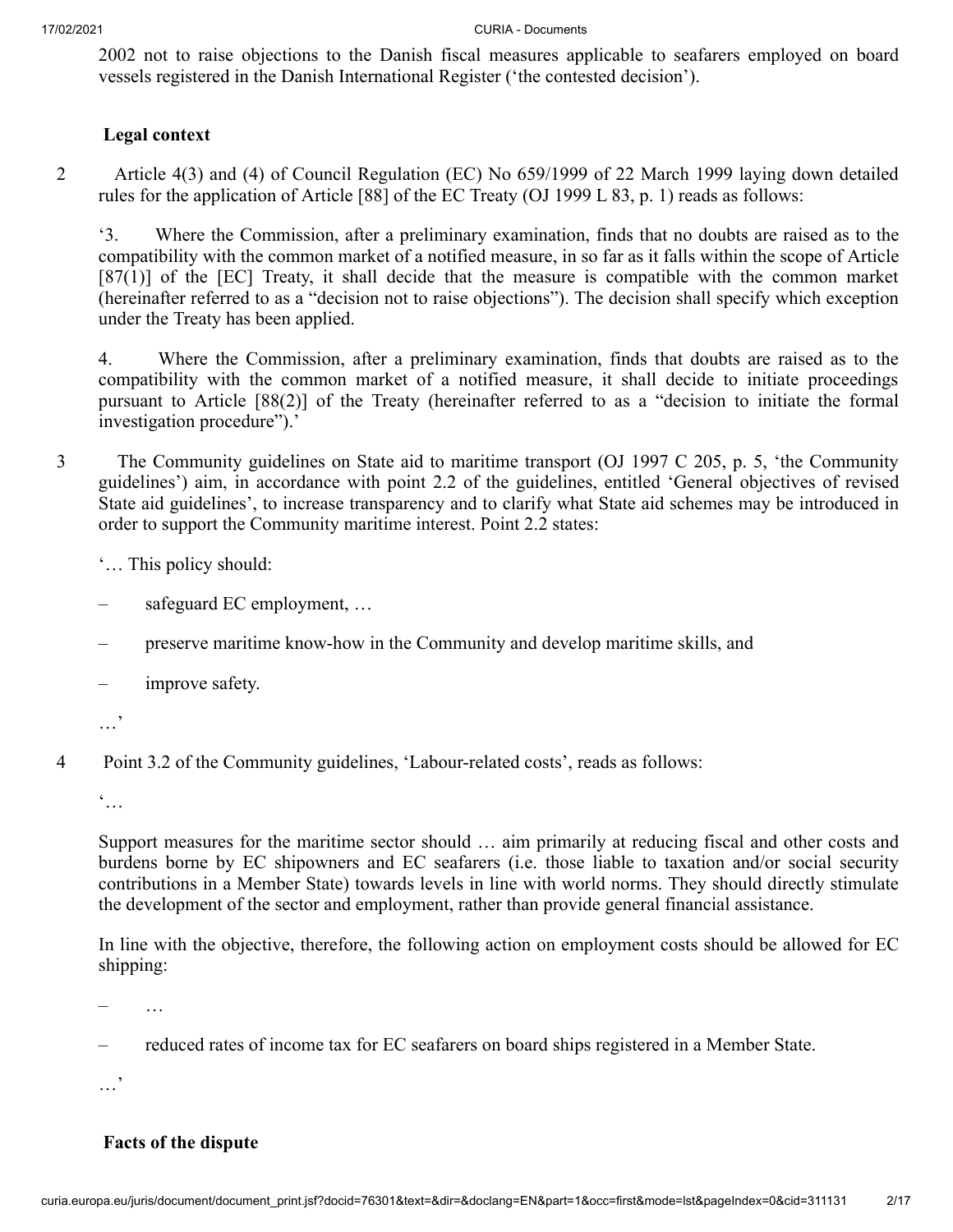- 5 On 1 July 1988 the Kingdom of Denmark adopted Law No 408, which entered into force on 23 August 1988, establishing a Danish International Register of Shipping ('the DIS register'). That register was in addition to the ordinary Danish register of ships ('the DAS register'). The DIS register is intended to combat the flight from Community flags to flags of convenience. The main advantage of the DIS register is that shipowners whose vessels are registered in it are allowed to employ seafarers from non-member countries on those vessels and pay them wages on the basis of their national laws.
- 6 On the same date the Kingdom of Denmark adopted Laws Nos 361, 362, 363 and 364, which entered into force on 1 January 1989, introducing various fiscal measures relating to seafarers employed on board vessels registered in the DIS register ('the fiscal measures at issue'). In particular, those seafarers were exempted from income tax, whereas seafarers employed on board vessels registered in the DAS register were subject to that tax.
- 7 On 28 August 1998 the appellant lodged a complaint with the Commission against the Kingdom of Denmark concerning the fiscal measures at issue, arguing that they were contrary to the Community guidelines and hence to Article 87 EC.
- 8 In its complaint the appellant submitted that the fiscal measures at issue constituted State aid which was incompatible with the Community guidelines because the tax exemption was granted to all seafarers, not only Community seafarers, and because the measures had not been notified to the Commission.
- 9 On 13 November 2002 the Commission adopted the contested decision, in which it decided not to raise any objections 'to the fiscal measures that have been applied since 1 January 1989 to seafarers on board vessels registered in Denmark in either the DAS or the DIS register, considering that the arrangements constitute State aid but that they were or still are compatible with the common market in accordance with Article 87(3)(c) EC' (second indent of point 46 of the decision).

# **Procedure before the Court of First Instance**

- 10 By application lodged at the Registry of the Court of First Instance on 30 January 2003, the appellant sought the annulment of the contested decision and an order that the Commission pay the costs.
- 11 By separate document lodged at the Registry of the Court of First Instance on 17 March 2003, the Commission raised a plea of inadmissibility under Article 114 of the Rules of Procedure of the Court of First Instance, asking that Court to dismiss the application before it as manifestly inadmissible and to order the appellant to pay the costs.
- 12 It its observations on the plea of inadmissibility, submitted on 16 May 2003, the appellant contended that the Court of First Instance should reject that plea and order the Commission to pay the costs relating to the plea.
- 13 By order of 18 June 2003, the President of the Second Chamber (Extended Composition) of the Court of First Instance, after hearing the parties, gave leave to the Kingdom of Denmark and the Kingdom of Norway to intervene in support of the Commission. The interveners waived submission of a statement in intervention limited to the question of admissibility.

## **The order under appeal**

14 In support of its application for annulment of the contested decision, the appellant raised three pleas in law: first, infringement of Article 88(2) EC and the principle of sound administration, in that the Commission had not initiated the review procedure laid down by that provision; second, infringement of Article 87(3) EC, interpreted in the light of the Community guidelines and the principle of the protection of legitimate expectations; and third, manifest error of assessment.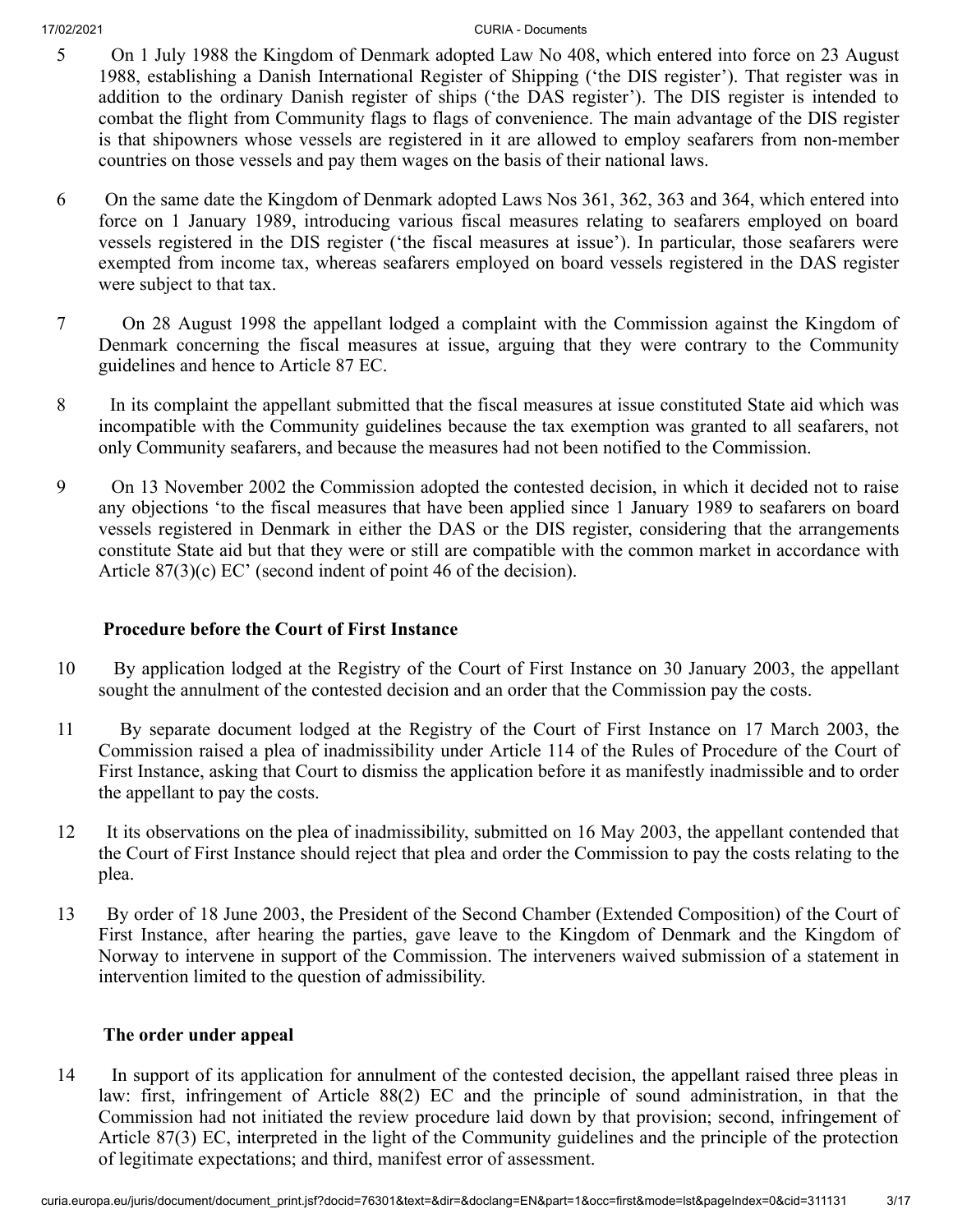- 15 In paragraph 24 of the order under appeal, the Court of First Instance noted that where, without initiating the formal review procedure under Article 88(2) EC, the Commission finds, by a decision taken on the basis of Article 88(3) EC, that aid is compatible with the common market, the Community judicature declares admissible an action for the annulment of such a decision brought by a person who is concerned within the meaning of Article 88(2) EC where that person seeks, by instituting proceedings, to safeguard the procedural rights available to him under that provision.
- 16 In paragraph 25 of the order under appeal, the Court of First Instance stated that the parties concerned within the meaning of Article 88(2) EC who are thus entitled under the fourth paragraph of Article 230 EC to institute proceedings for annulment are those persons, undertakings or associations whose interests might be affected by the grant of aid, in particular undertakings competing with the recipients of the aid and trade associations (Case 323/82 *Intermills* v *Commission* [1984] ECR 3809, paragraph 16, and Case C‑78/03 P *Commission* v *Aktionsgemeinschaft Recht und Eigentum* [2005] ECR I‑10737, paragraph 36).
- 17 In paragraph 26 of the order under appeal, the Court of First Instance observed that if, on the other hand, the applicant calls in question the merits of the decision appraising the aid as such, he must then demonstrate that he has a particular status as defined in the line of case-law following from Case 25/62 *Plaumann* v *Commission* [1963] ECR 95. That is so in particular where the applicant's position in the market is substantially affected by the aid to which the decision at issue relates.
- 18 In paragraph 28 of the order under appeal, the Court of First Instance held:

'Where an applicant seeks – as the [appellant] does by its first plea – to safeguard the procedural rights available to him under Article 88(2) EC in order to obtain the annulment of a decision not to raise objections, the Community judicature will declare his action admissible if he is a party concerned within the meaning of Article 88(2) EC (*Commission* v [*Aktionsgemeinschaft Recht und Eigentum*], paragraphs 35 and 36).'

- 19 In paragraphs 30 to 33 of the order under appeal, the Court of First Instance stated as follows:
	- '30 … it has been held that an action for annulment brought under Article 230 EC against a decision on State aid adopted without initiating the formal review procedure is inadmissible if the applicant's competitive position in the market is not affected by the grant of the aid (Case T‑188/95 *Waterleiding Maatschappij* v *Commission* [1998] ECR II‑3713, paragraph 62; see also, to that effect, Case T‑69/96 *Hamburger Hafen- und Lagerhaus and Others* v *Commission* [2001] ECR II‑1037, paragraph 41). Similarly, it has been held that an applicant who is not an undertaking whose competitive position has allegedly been affected by the State measures said to be aid cannot establish a personal interest in relying on the alleged anti-competitive effects of those measures in an action against the Commission's decision not to initiate the procedure provided for in Article 88(2) EC (see, to that effect, Case T‑178/94 *ATM* v *Commission* [1997] ECR II‑2529, paragraph 63, and the order in [Case T‑41/01 *Pérez Escolar* v *Commission* [2003] ECR II‑2157], paragraph 46).
	- 31 Neither the [appellant] as a seafarers' trade union nor its members are competitors of the recipients of the aid at issue as identified in the contested decision, namely the owners of ships registered in the DIS register.
	- 32 Thus, as regards the [appellant] itself, it cannot claim that its own competitive position is affected by the aid at issue. First, it has been held that an association of the employees of the undertaking which allegedly benefited from State aid was in no way in competition with that undertaking (*ATM* v *Commission*, … paragraph 63). Second, in so far as the [appellant] relies on its own competitive position in relation to other seafarers' trade unions in the negotiation of collective agreements in the sector in question, it suffices to point out that agreements concluded in the context of collective negotiations do not fall within the scope of competition law (see, for the non-application of Articles 3(g) EC and 81 EC to collective agreements, Case C‑67/96 *Albany* [1999] ECR I‑5751, paragraphs 52 to 60).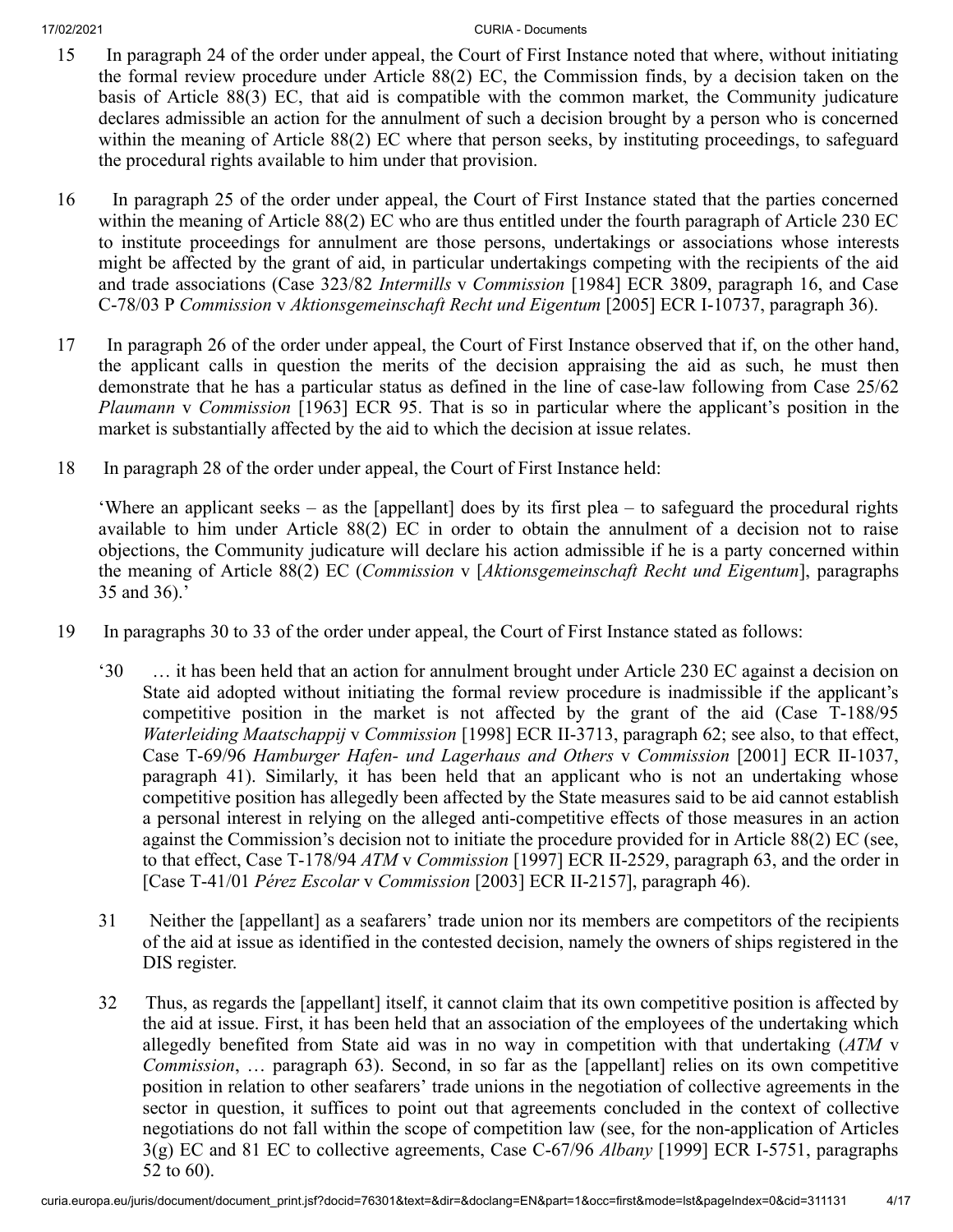- 33 Similarly, as regards the [appellant's] members, there is nothing in the case-file to indicate that those seafarers fall outside the definition of a worker within the meaning of Article 39 EC, namely a person who for a certain period of time performs services for and under the direction of another person in return for which he receives remuneration. As workers, they are not therefore themselves undertakings (Case C‑22/98 *Becu and Others* [1999] ECR I‑5665, paragraph 26).'
- 20 Further, in paragraph 35 of the order under appeal, the Court of First Instance recalled that it was not excluded that bodies representing the employees of the undertaking in receipt of aid might, as parties concerned within the meaning of Article 88(2) EC, submit comments to the Commission on considerations of a social nature which could be taken into account by the Commission if appropriate, citing in this respect the order in Case T‑189/97 *Comité d'entreprise de la Société française de production and Others* v *Commission* [1998] ECR II-335, paragraph 41. However, in paragraph 36 of the order under appeal, it observed that the social aspects of the DIS register derived primarily from the establishment of the register by Law No 408 rather than from the accompanying fiscal measures, and that the Commission had taken the view that the establishment of the DIS register did not constitute State aid, limiting its examination of the compatibility with the common market of the State measures solely to the fiscal measures at issue. The Court of First Instance concluded, also in paragraph 36, that the social aspects of the DIS register were only indirectly linked to the subject-matter of the contested decision and that the appellant could not therefore rely on those social aspects to establish that it was individually concerned.
- 21 The Court of First Instance also rejected, in paragraph 37 of the order under appeal, the appellant's argument that it could be regarded as individually concerned merely because the aid in question was passed on to the recipients by means of a reduction in the wage claims of the seafarers benefiting from the income tax exemption established by the fiscal measures. It found that the contested decision was based on the advantages received by the recipients of the aid, not on the method of transmission of the aid.
- 22 Finally, the Court of First Instance held that the appellant had not shown that its own interests as a negotiator were liable to be directly affected by the aid deriving from the fiscal measures at issue. Referring to Joined Cases 67/85, 68/85 and 70/85 *Van der Kooy and Others* v *Commission* [1988] ECR 219 and Case C‑313/90 *CIRFS and Others* v *Commission* [1993] ECR I‑1125, it found, in paragraphs 39 and 40 of the order under appeal, that the mere fact that the appellant had made a complaint to the Commission against the aid at issue did not mean that it was distinguished individually. Even though the appellant might have been one of the negotiators of the collective agreements for seafarers on board ships registered in one of the Danish registers and as such have played a part in the machinery for passing the aid on to shipowners, the appellant had not shown that it had negotiated the drafting of the Community guidelines on State aid to maritime transport, relied on in the present case, with the Commission or the adoption of the fiscal measures at issue with the Commission or the Danish Government.
- 23 The Court of First Instance concluded, in paragraphs 41 and 42 of the order under appeal, that neither the appellant nor its members were individually concerned by the contested decision, so that the application brought by the appellant was inadmissible for want of a legal interest in bringing proceedings as defined in Article 230 EC.

# **The appeal**

- 24 By its appeal, the appellant claims that the Court should:
	- set aside the order under appeal in its entirety;
	- declare the application to the Court of First Instance admissible; and
	- order the Commission to pay the costs of the appeal.
- 25 The Commission contends that the appeal should be dismissed and the appellant ordered to pay the costs.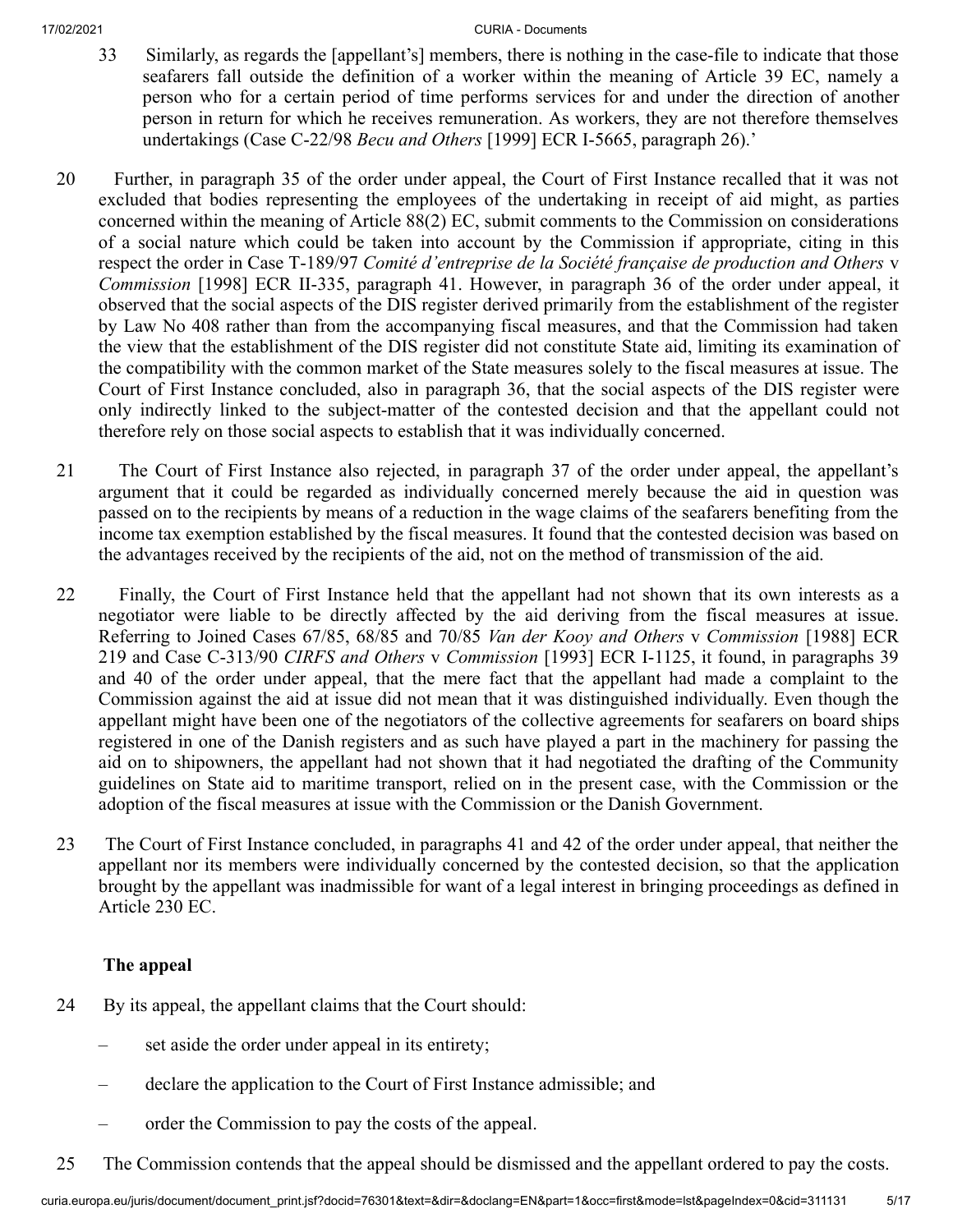26 The appellant puts forward four grounds of appeal. The first is that the Court of First Instance applied the *Albany* judgment too broadly in concluding that the appellant's competitive position was not affected by the aid resulting from the fiscal measures at issue. The second is that the Court of First Instance erred in law by finding that the appellant could not rely on the social aspects of the Community guidelines to establish that it was individually concerned by the contested decision. The third is that the *Plaumann* and *Aktionsgemeinschaft Recht und Eigentum* judgments were misapplied in that the Court of First Instance found that the appellant could not be regarded as individually concerned merely because the aid resulting from the fiscal measures at issue was passed on to the recipients by means of a reduction in the wage claims of the seafarers benefiting from the income tax exemption. The fourth is that the Court of First Instance misapplied the *Van der Kooy and Others* and *CIRFS and Others* line of case-law by concluding that the appellant's own interests as a negotiator were not affected by the fiscal measures at issue.

# *Preliminary observations*

- 27 Before the grounds of appeal are examined, it is appropriate to recall the relevant rules concerning the standing to bring proceedings, against a Commission decision on State aid, of a party other than the Member State to which that decision is addressed.
- 28 Under the fourth paragraph of Article 230 EC, a natural or legal person may institute proceedings against a decision addressed to another person only if that decision is of direct and individual concern to the former.
- 29 It is settled case-law that persons other than those to whom a decision is addressed may claim to be individually concerned only if that decision affects them by reason of certain attributes which are peculiar to them or by reason of circumstances in which they are differentiated from all other persons and by virtue of those factors distinguishes them individually just as in the case of the person addressed by such a decision (see, inter alia, *Plaumann*, at p. 107; Case C‑198/91 *Cook* v *Commission* [1993] ECR I‑2487, paragraph 20; Case C‑225/91 *Matra* v *Commission* [1993] ECR I‑3203, paragraph 14; *Aktionsgemeinschaft Recht und Eigentum*, paragraph 33; and Case C‑487/06 P *British Aggregates* v *Commission* [2008] ECR I‑0000, paragraph 26).
- 30 As the action at first instance concerned a Commission decision on State aid, it must be borne in mind that, in the context of the procedure for reviewing State aid provided for in Article 88 EC, the preliminary stage of the procedure for reviewing aid under Article 88(3) EC, which is intended merely to allow the Commission to form a prima facie opinion on the partial or complete conformity of the aid in question, must be distinguished from the stage of the review under Article 88(2) EC. It is only at the latter stage, which is designed to enable the Commission to be fully informed of all the facts of the case, that the Treaty imposes an obligation on the Commission to give the parties concerned notice to submit their comments (see *Cook*, paragraph 22; *Matra*, paragraph 16; Case C‑367/95 P *Commission* v *Sytraval and Brink's France* [1998] ECR I‑1719, paragraph 38; *Aktionsgemeinschaft Recht und Eigentum*, paragraph 34; and *British Aggregates*, paragraph 27).
- 31 It follows that, where, without initiating the formal review procedure under Article 88(2) EC, the Commission finds, on the basis of Article 88(3) EC, that aid is compatible with the common market, the persons intended to benefit from those procedural guarantees may secure compliance therewith only if they are able to challenge that decision before the Community judicature. For those reasons, an action for the annulment of such a decision brought by a person who is concerned within the meaning of Article 88(2) EC is declared to be admissible where that person seeks, by instituting proceedings, to safeguard the procedural rights available to him under the latter provision (*Aktionsgemeinschaft Recht und Eigentum*, paragraph 35 and the case-law cited, and *British Aggregates*, paragraph 28).
- 32 The Court has had occasion to observe that such parties concerned are any persons, undertakings or associations whose interests might be affected by the granting of aid, that is, in particular, undertakings competing with the recipients of the aid and trade associations (*Sytraval and Brink's France*, paragraph 41; *Aktionsgemeinschaft Recht und Eigentum*, paragraph 36; and *British Aggregates*, paragraph 29).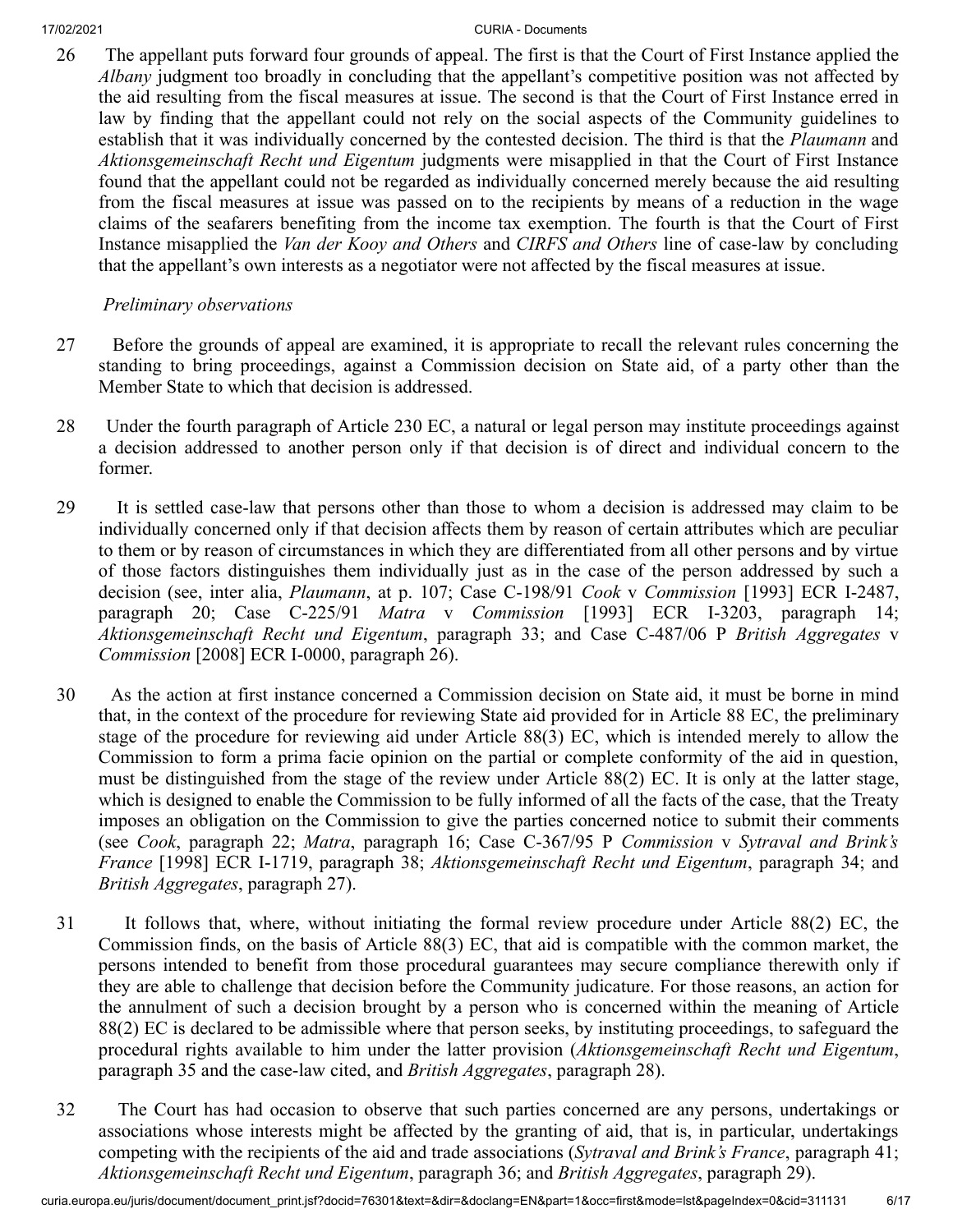- 33 It is not excluded that a trade union may be regarded as 'concerned' within the meaning of Article 88(2) EC if it shows that its interests or those of its members might be affected by the granting of aid. The trade union must, however, show to the requisite legal standard that the aid is likely to have a real effect on its situation or that of the seafarers it represents.
- 34 The Court has also held that if, on the other hand, the applicant calls into question the merits of the decision appraising the aid as such, the mere fact that he may be regarded as 'concerned' within the meaning of Article 88(2) EC cannot suffice for the action to be considered admissible. He must then demonstrate that he enjoys a particular status within the meaning of the *Plaumann* judgment. That is the case in particular where the applicant's market position is substantially affected by the aid which is the subject of the decision at issue (Case 169/84 *Cofaz and Others* v *Commission* [1986] ECR 391, paragraphs 22 to 25; *Aktionsgemeinschaft Recht und Eigentum*, paragraph 37; Joined Cases C‑75/05 P and C‑80/05 P *Germany and Others* v *Kronofrance* [2008] ECR I‑0000, paragraph 40; and *British Aggregates*, paragraph 35).
- 35 It is true that, as appears from Article 4(3) of Regulation No 659/1999, a decision of the Commission not to raise objections is taken where the Commission finds that the notified measure does not raise doubts as to its compatibility with the common market. If an applicant seeks the annulment of such a decision, he is essentially challenging the fact that the decision on the aid was adopted without the Commission initiating the formal review procedure, thereby infringing his procedural rights. For his action to be successful, the applicant may attempt to show that the compatibility of the measure in question should have given rise to doubts. The use of such arguments cannot, however, have the consequence of changing the subject-matter of the application or altering the conditions of its admissibility.
- 36 It is clear that, in the present case, as is apparent both from the order under appeal and from the case-file at first instance, the appellant's first plea in law in its application was aimed at safeguarding its procedural rights under Article 88(2) EC, by challenging the failure, in the circumstances of the case, to initiate the formal review procedure provided for by that provision, as was expressly acknowledged by the Court of First Instance in paragraph 28 of that order.
- 37 It is also apparent from paragraph 8 of the order under appeal that the President of the Second Chamber, Extended Composition, of the Court of First Instance, after hearing the parties, stayed the proceedings on the application before the Court of First Instance by order of 16 February 2005 pending the decision of the Court of Justice in the *Aktionsgemeinschaft Recht und Eigentum* case, noting that the application was directed against a decision of the Commission taken without initiating the formal review procedure provided for in Article 88(2) EC.
- 38 Moreover, after judgment was given in *Aktionsgemeinschaft Recht und Eigentum*, the Court of First Instance, by letter of 24 January 2006, invited the parties to submit observations on that judgment, in particular on the application to the case of the decision in *Cook*, which the Court had referred to in paragraphs 35 and 36 of *Aktionsgemeinschaft Recht und Eigentum*, in relation to the question of admissibility and the appellant's status as a party concerned within the meaning of that paragraph 36.
- 39 It follows that, as regards the first plea in law relied on by the appellant before the Court of First Instance, concerning the failure to initiate the formal review procedure, that Court sought to determine, as was expressly stated in paragraph 28 of the order under appeal, whether the appellant could be regarded as a party concerned within the meaning of Article 88(2) EC.
- 40 It is therefore in the light of those considerations that the four grounds of appeal put forward by the appellant should be examined.

*The first ground of appeal*

Arguments of the parties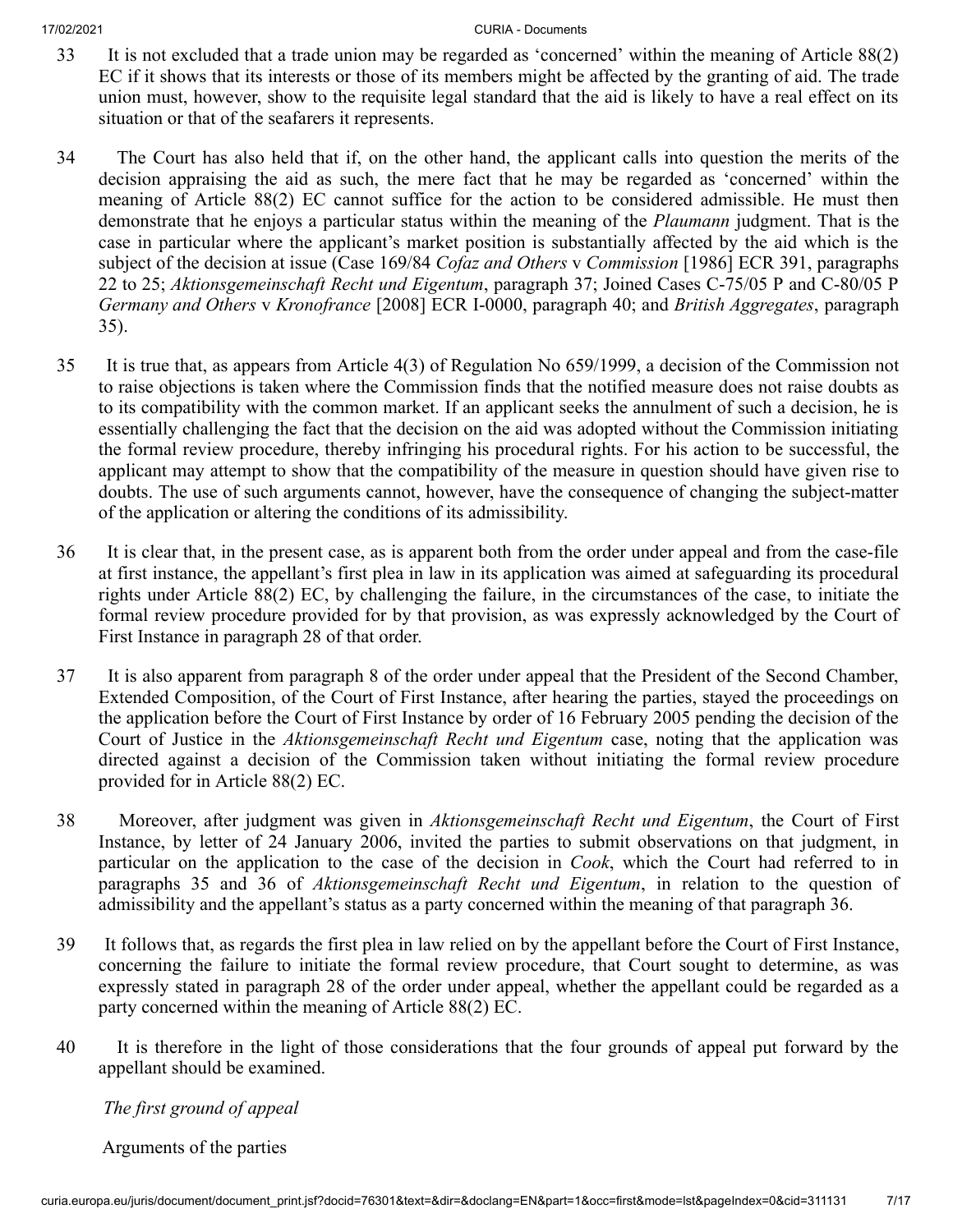- 41 The appellant argues that, by referring to *Albany* to conclude that the appellant could not rely on its own competitive position in relation to other seafarers' trade unions in the negotiation of collective agreements, the Court of First Instance interpreted that judgment too broadly. The Court said nothing to that effect in that judgment, which concerned Article 85 of the EC Treaty (now Article 81 EC) as applied to public undertakings by virtue of Article 90 of the EC Treaty (now Article 86 EC), about any relationship there might be between collective agreements and the application of the rules on State aid in Article 92 of the EC Treaty (now, after amendment, Article 87 EC) and Article 93 of the EC Treaty (now Article 88 EC).
- 42 The Commission submits that the first ground of appeal should be rejected as inoperative, or alternatively as unfounded. It argues that the case-law cited by the Court of First Instance in the first part of paragraph 32 of the order under appeal, namely the *ATM* judgment, was a sufficient basis for its conclusion that this part of the appellant's application relating to its competitive position was inadmissible. In those circumstances, it submits that the appellant's argument as to the irrelevance of the *Albany* judgment is inoperative and there is no need for the Court to examine the merits of this ground of appeal.
- 43 In any event, with reference to the second part of paragraph 32 of the order under appeal, the Commission submits that *Albany* and all the judgments confirming it show that the negotiation of collective agreements is not covered by the competition rules of the Treaty, including the rules on State aid. Collective labour agreements are not 'goods' within the meaning of Article 81 EC or of Article 87 EC. Trade unions, when negotiating such agreements, are therefore also not 'undertakings' producing 'goods' within the meaning of those provisions.

Findings of the Court

- 44 To determine whether the appellant should be regarded as concerned within the meaning of Article 88(2) EC and its application therefore declared admissible, the Court of First Instance began by considering whether the appellant's competitive position in the market was affected by the granting of aid.
- 45 The Commission's argument that the judgment in *ATM* was sufficient ground in itself for rejecting the appellant's arguments relating to its competitive position cannot be accepted. The first part of paragraph 32 of the order under appeal concerns the alleged competitive position of the appellant in relation to its members' employers, namely the shipowners who benefit from the aid resulting from the fiscal measures at issue, not its alleged competitive position in relation to other trade unions in the negotiation of collective agreements, which is a separate argument referred to in the second part of paragraph 32.
- 46 Even if the appellant had argued that it was in a competitive position in relation to the shipowners which it denied at the hearing – it was still open to it, despite the *ATM* judgment, to attempt to show that it had standing to bring proceedings because its interests might be affected by the granting of aid, by reason of the effect of the measures on its competitive position in relation to other trade unions whose members are employed on board vessels registered in the DIS register.
- 47 As to the Court of First Instance's interpretation of *Albany* in paragraph 32 of the order under appeal, it must be observed that the *Albany* case concerned a collective agreement establishing a supplementary pension scheme managed by a pension fund in the textile industry sector, affiliation to which could be made compulsory by the public authorities. Albany International BV, an undertaking in the textile sector, had refused to pay the fund the contributions for a certain period, on the ground that compulsory affiliation to the fund, by virtue of which those contributions were claimed from it, was inter alia contrary to Article 85(1) of the Treaty.
- 48 Before concluding that Article 85(1) of the Treaty did not apply in those circumstances, the Court pointed out, in paragraph 54 of *Albany*, that, under Article 3(g) and (i) of the EC Treaty (now, after amendment, Article  $3(1)(g)$  and (j) EC), the activities of the Community are to include not only a 'system ensuring that competition in the internal market is not distorted' but also 'a policy in the social sphere'. Article 2 of the EC Treaty (now, after amendment, Article 2 EC) declares that a particular task of the Community is 'to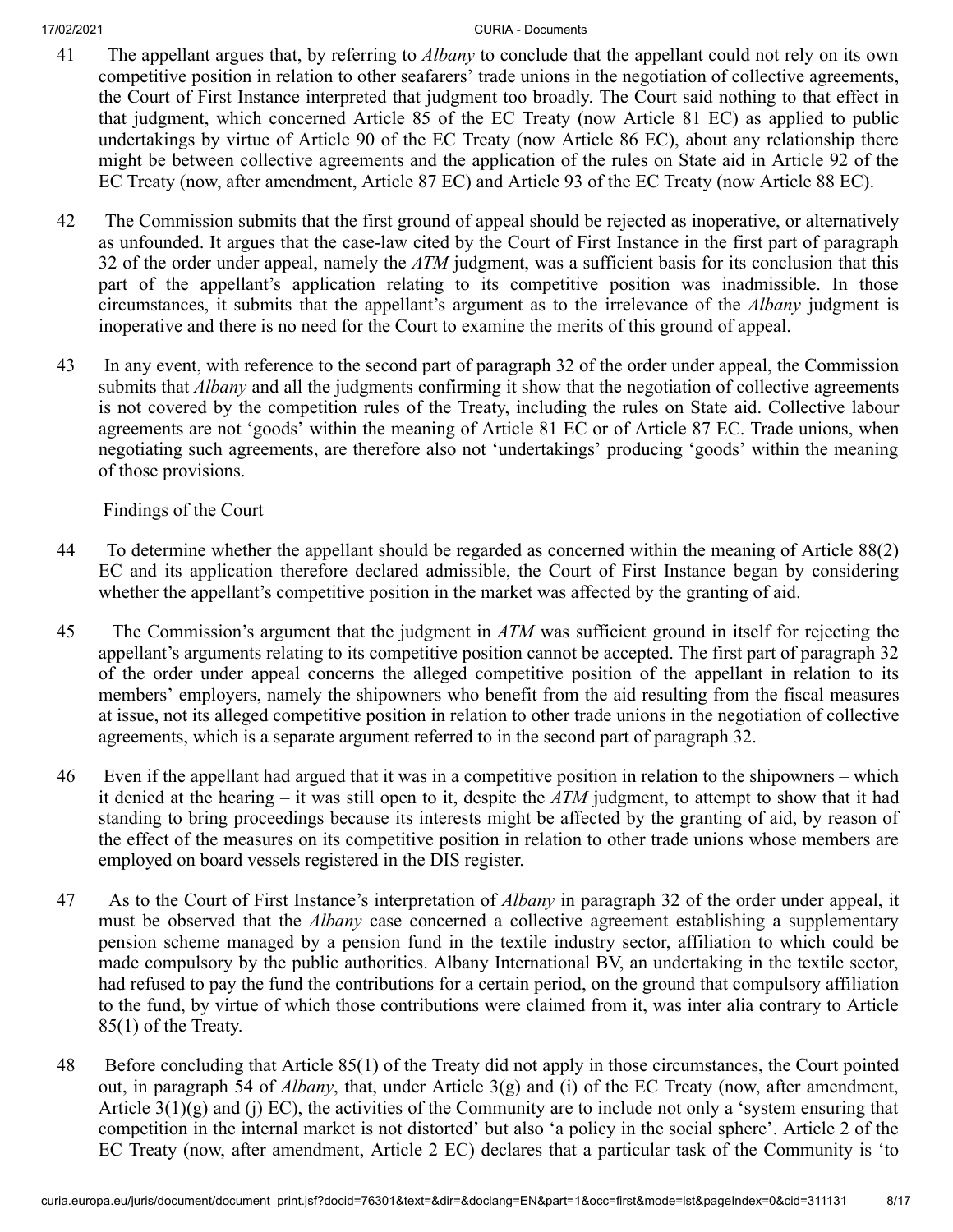promote … a harmonious and balanced development of economic activities' and 'a high level of employment and of social protection'.

- 49 Moreover, it is apparent from the first paragraph of Article 136 EC that the Community and the Member States have as their objectives inter alia the promotion of employment, improved living and working conditions, so as to make possible their harmonisation while the improvement is being maintained, proper social protection, and dialogue between management and labour. Under Article 138(1) EC the Commission has the task of promoting the consultation of management and labour at Community level, and that dialogue may, should they so desire, lead to contractual relations. The Commission also takes any relevant measure to facilitate their dialogue by ensuring balanced support for the parties (see, to that effect, *Albany*, paragraphs 55 to 58, with respect to the EEC Treaty and the Agreement on social policy concluded between the Member States of the European Community with the exception of the United Kingdom of Great Britain and Northern Ireland (OJ 1992 C 191, p. 91) before the entry into force of the Treaty of Amsterdam).
- 50 The Court accepted in *Albany* that some restrictions of competition are inherent in collective agreements between organisations representing employers and workers. However, the social policy objectives pursued by such agreements would be seriously undermined if management and labour were subject to Article 85(1) of the Treaty when seeking jointly to adopt measures to improve conditions of work and employment. In those circumstances, the Court found that agreements concluded in the context of collective negotiations between management and labour in pursuit of such objectives must, by virtue of their nature and purpose, be regarded as falling outside the scope of that provision. The Court then considered whether the nature and purpose of the agreement at issue in *Albany* justified its exclusion from the scope of Article 85(1) of the Treaty, and concluded that, in that case, its exclusion from the scope of that provision was justified (see *Albany*, paragraphs 59 to 64).
- 51 It thus follows from *Albany*, and from the later judgments which confirmed *Albany*, that it is for the competent authorities and courts to consider, in each individual case, whether the nature and purpose of the agreement in question and the social policy objectives pursued by it warrant its exclusion from the scope of Article 81(1) EC (see, to that effect, inter alia, Case C‑222/98 *Van der Woude* [2000] ECR I‑7111, paragraph 23).
- 52 In the present case, as may be seen from paragraph 34 of the order under appeal, the appellant as an organisation representing workers is by definition established to promote the collective interests of its members. According to the observations it submitted to the Court of First Instance, as set out in paragraphs 17 to 20 of the order under appeal, it is an economic operator which negotiates the terms and conditions on which labour is provided to undertakings. It says that the aid resulting from the fiscal measures at issue affects the ability of its members to compete with non-Community seafarers in seeking employment with shipping companies, in other words the recipients of the aid, and the appellant's market position as such is therefore affected as regards its ability to compete in the market for the supply of labour to those companies, and consequently its ability to recruit members.
- 53 It should also be noted that the appellant opposed the Danish legislation relating to the DIS register, in particular the fiscal measures at issue, on the ground that the DIS register allowed shipowners whose vessels were registered in it to employ seafarers who were nationals of non-member countries, paying them wages on the basis of their national law, and that those fiscal measures, which were the subject of the contested decision, made it possible to exempt from income tax all seafarers employed on board vessels registered in the DIS register without distinguishing between seafarers from Member States and those from non-member countries.
- 54 It follows that, unlike the *Albany* case, the present case concerns not the competition-restricting nature of the collective agreements concluded between the appellant or other trade unions and the shipowners who benefit from the aid resulting from the fiscal measures at issue but the question of whether the appellant's competitive position in relation to those other trade unions was affected by the granting of that aid, so that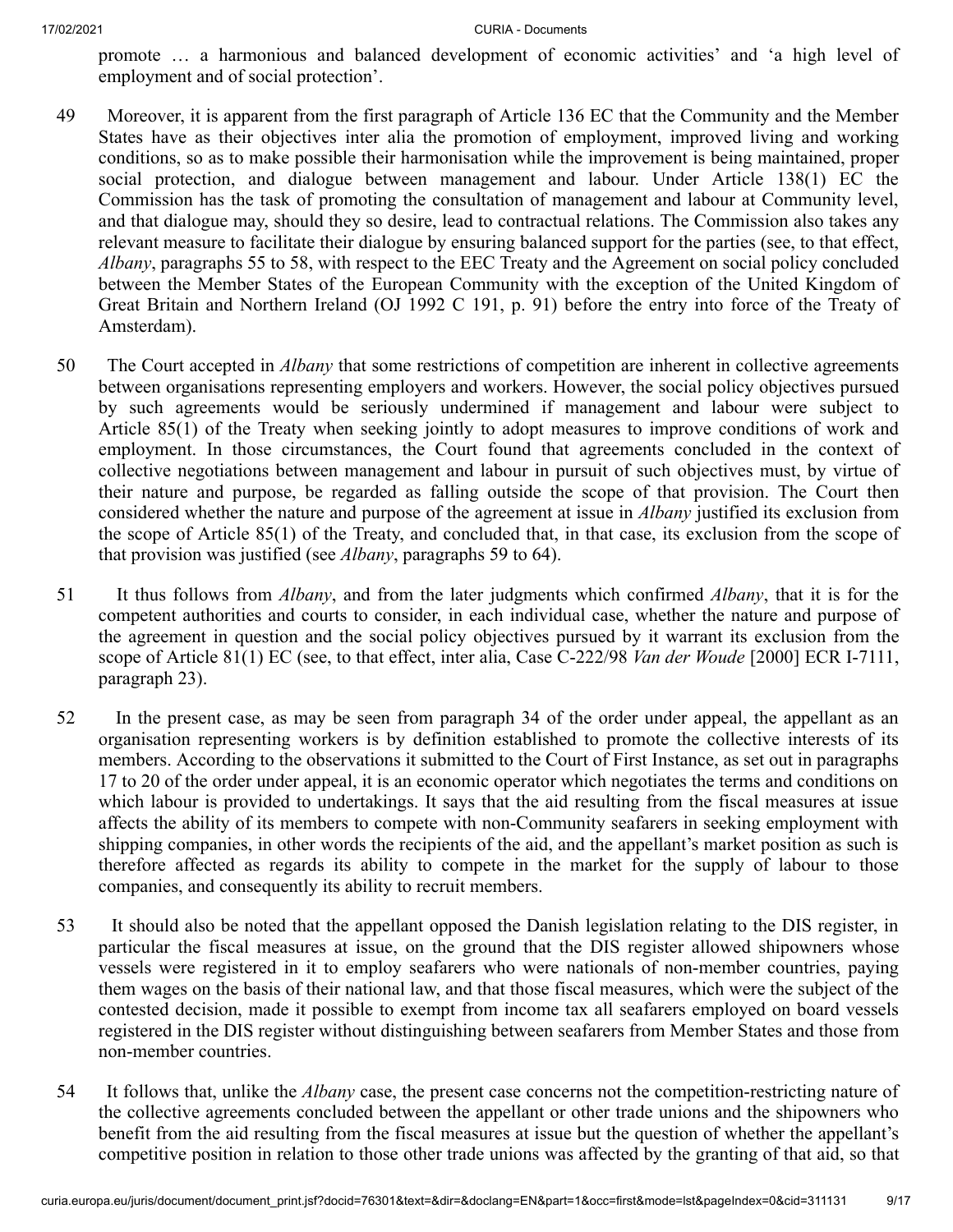it should be regarded as a party concerned within the meaning of Article 88(2) EC, in which case its action for annulment of the contested decision would be admissible.

- 55 It cannot be deduced from the fact that an agreement could be excluded, by reason of its nature and purpose and the social policy objectives pursed by it, from the scope of the provisions of Article 81(1) EC that collective negotiations or the parties involved in them are likewise, entirely and automatically, excluded from the Treaty rules on State aid, or that an action for annulment which might be brought by those parties would, almost automatically, be regarded as inadmissible because of their involvement in those negotiations.
- 56 It is difficult to see how the social policy objectives pursed by collective agreements could be seriously undermined – such a risk being the reason for the exclusion of those agreements from the scope of Article 85(1) of the Treaty in *Albany* – by acknowledging that, when it negotiates the terms and conditions of work of its members, a trade union such as the appellant could be in a competitive situation in relation to other trade unions whose members benefit from different wage conditions because of the establishment of a register such as the DIS register.
- 57 On the contrary, to exclude a priori the possibility, in a case such as the present, that a trade union could show that it is a party concerned within the meaning of Article 88(2) EC, by relying on its role in collective negotiations and the effects on that role of national tax measures regarded by the Commission as aid compatible with the common market, would be liable to undermine the very social policy objectives which induced the Court to exclude the collective agreement at issue in *Albany* from the application of Article 85(1) of the Treaty.
- 58 That conclusion is supported by the fact that, since the Community has not only an economic but also a social purpose, the rights under the provisions of the Treaty on State aid and competition must be balanced, where appropriate, against the objectives pursued by social policy, which include, as is clear from the first paragraph of Article 136 EC, inter alia improved living and working conditions, so as to make possible their harmonisation while improvement is being maintained, proper social protection and dialogue between management and labour (see, to that effect, with respect to the Treaty provisions on freedom of establishment, Case C‑438/05 *International Transport Workers' Federation and Finnish Seamen's Union* [2007] ECR I‑10779, paragraph 79).
- 59 Admittedly, as stated in paragraph 33 above, the applicant must always show to the requisite legal standard that his interests might be affected by the granting of the aid, which it is possible for him to do by showing that he is in fact in a competitive position in relation to other trade unions operating in the same market. However, that possibility cannot be excluded a priori by reference to the *Albany* line of case-law or to an excessively restrictive interpretation of the concept of 'market' in connection with the question of the status of party concerned within the meaning of Article 88(2) EC of an organisation such as a trade union seeking to argue that its action for annulment is admissible.
- 60 Since the Court of First Instance interpreted *Albany* wrongly, and consequently failed to address the appellant's argument relating to its competitive position in relation to other trade unions in the negotiation of collective agreements for seafarers, the order under appeal must accordingly be set aside on this point.

*The second ground of appeal*

Arguments of the parties

61 The appellant submits, as regards paragraphs 35 and 36 of the order under appeal, that the Court of First Instance, after referring to the order in Case T‑189/97 *Comité d'entreprise de la Société française de production and Others*, did not examine the social aspects implicit in the legal conditions for authorisation of tax reductions for Community seafarers, namely the Community guidelines, and concluded that the appellant could not rely on the principle stated in that order.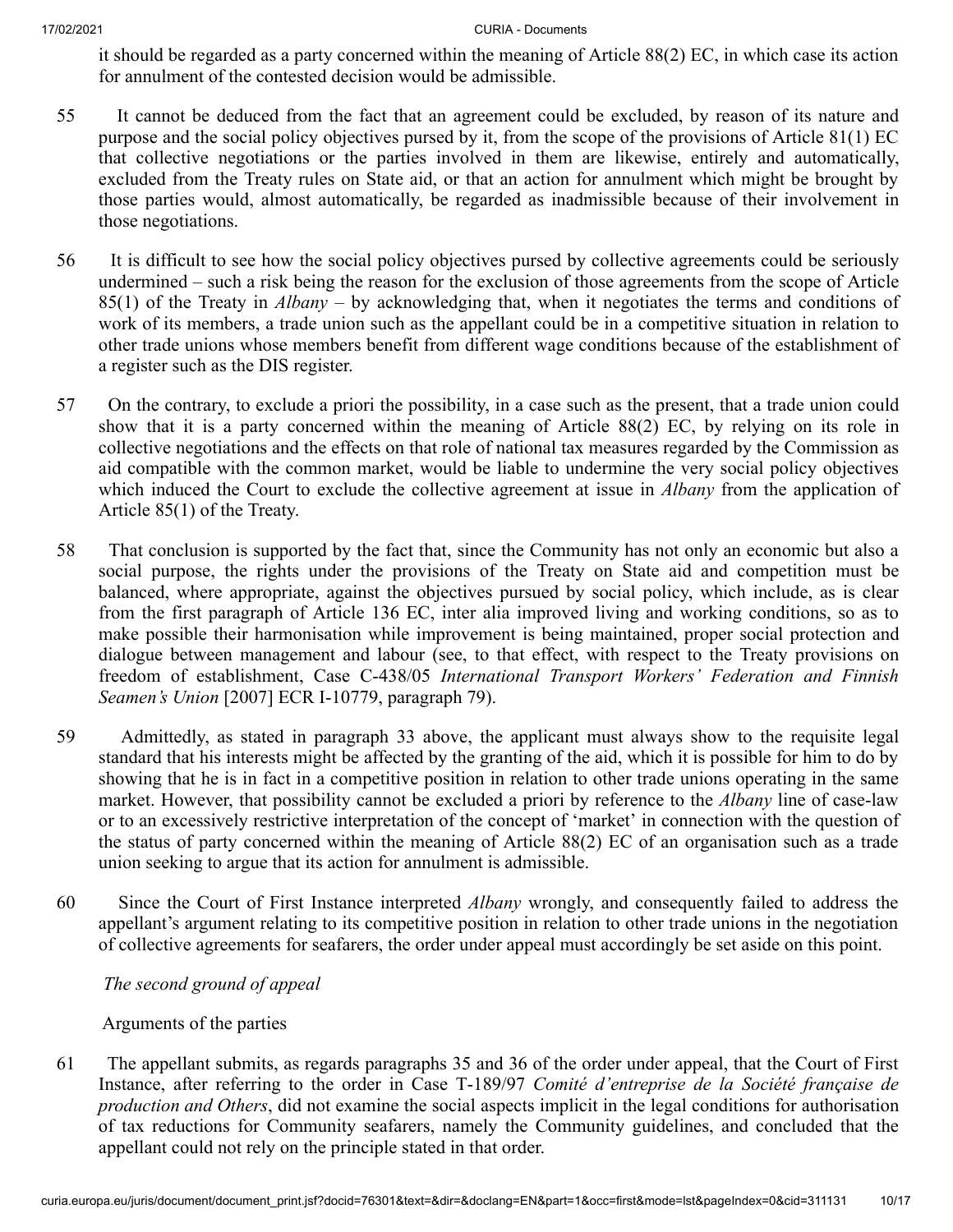- 62 According to the appellant, the Community guidelines draw an implicit distinction between 'Community seafarers' and other seafarers. That distinction recognises that there was a social 'quid pro quo' to be met in return for allowing State aid to maritime transport companies. The tax exemption for the remuneration of seafarers was justified by the need to compensate for the higher costs of employing Community seafarers compared with seafarers from non-member countries. In this way, the objective of safeguarding Community employment, which was one of the objectives of the Community guidelines, could be achieved. The social aspects of those guidelines go to the very circumstances in which aid can or cannot be approved. As a representative of Danish seafarers, the appellant could have submitted comments on the social aspects of the aid resulting from the fiscal measures at issue if the Commission had initiated the procedure in accordance with Article 88(2) EC.
- 63 The Commission submits that, even if the second ground of appeal should not be rejected as inoperative, like the first ground, it is in any event unfounded. The Court of First Instance was quite right to consider that the social aspects were only indirectly linked to the subject-matter of the contested decision. The Commission submits, first, that, as the Court of First Instance rightly found, the DIS register does not grant State aid. Second, the appellant, which is appealing against an order of inadmissibility, is seeking by this ground to argue the substance of the case by making allegations about the scope of the Community guidelines. The aim of those guidelines is simply irrelevant in determining the admissibility of the action.

## Findings of the Court

- 64 It should be noted, to begin with, that, when assessing the compatibility of State aid in the maritime transport sector such as the aid at issue in the present case, the social aspects of the Community guidelines may be taken into account by the Commission as part of an overall assessment which includes a large number of considerations of various kinds, linked in particular to the protection of competition, the Community's maritime policy, the promotion of Community maritime transport, or the promotion of employment (see, to that effect, Case C‑106/98 P *Comité d'entreprise de la Société française de production and Others* v *Commission* [2000] ECR I‑3659, paragraph 52).
- 65 Moreover, as stated in paragraph 33 above, it is not excluded that a trade union may be regarded as 'concerned' within the meaning of Article 88(2) EC if it shows that its interests or those of its members might be affected by the granting of aid.
- 66 In paragraph 36 of the order under appeal, the Court of First Instance held that the social aspects of the DIS register were only indirectly linked to the subject-matter of the contested decision and the appellant's action for annulment. It therefore concluded that the appellant could not rely on those social aspects to establish that it was individually concerned.
- 67 It is not disputed that the DIS register does not itself constitute State aid. As may be seen from Joined Cases C‑72/91 and C‑73/91 *Sloman Neptun* [1993] ECR I‑887, a system such as that established by the DIS register, which enables contracts of employment concluded with seafarers who are nationals of nonmember countries and have no permanent abode or residence in the Member State concerned to be subjected to working conditions and rates of pay which are not covered by the law of that Member State and are considerably less favourable than those applicable to seafarers who are nationals of that Member State, does not constitute State aid within the meaning of Article 87(1) EC.
- 68 That is why the action for annulment brought by the appellant was directed not against the DIS register but against the fiscal measures at issue, which apply to seafarers employed on board vessels in that register.
- 69 Instead of examining, as it did in paragraph 36 of the order under appeal, whether there was a sufficiently direct link between the social aspects of the DIS register and the subject-matter of the contested decision, the Court of First Instance should have examined the social aspects of the fiscal measures at issue with regard to the Community guidelines – which contain the legal conditions for assessing the compatibility of the Danish tax system, as the appellant submitted – in order to assess whether the appellant's arguments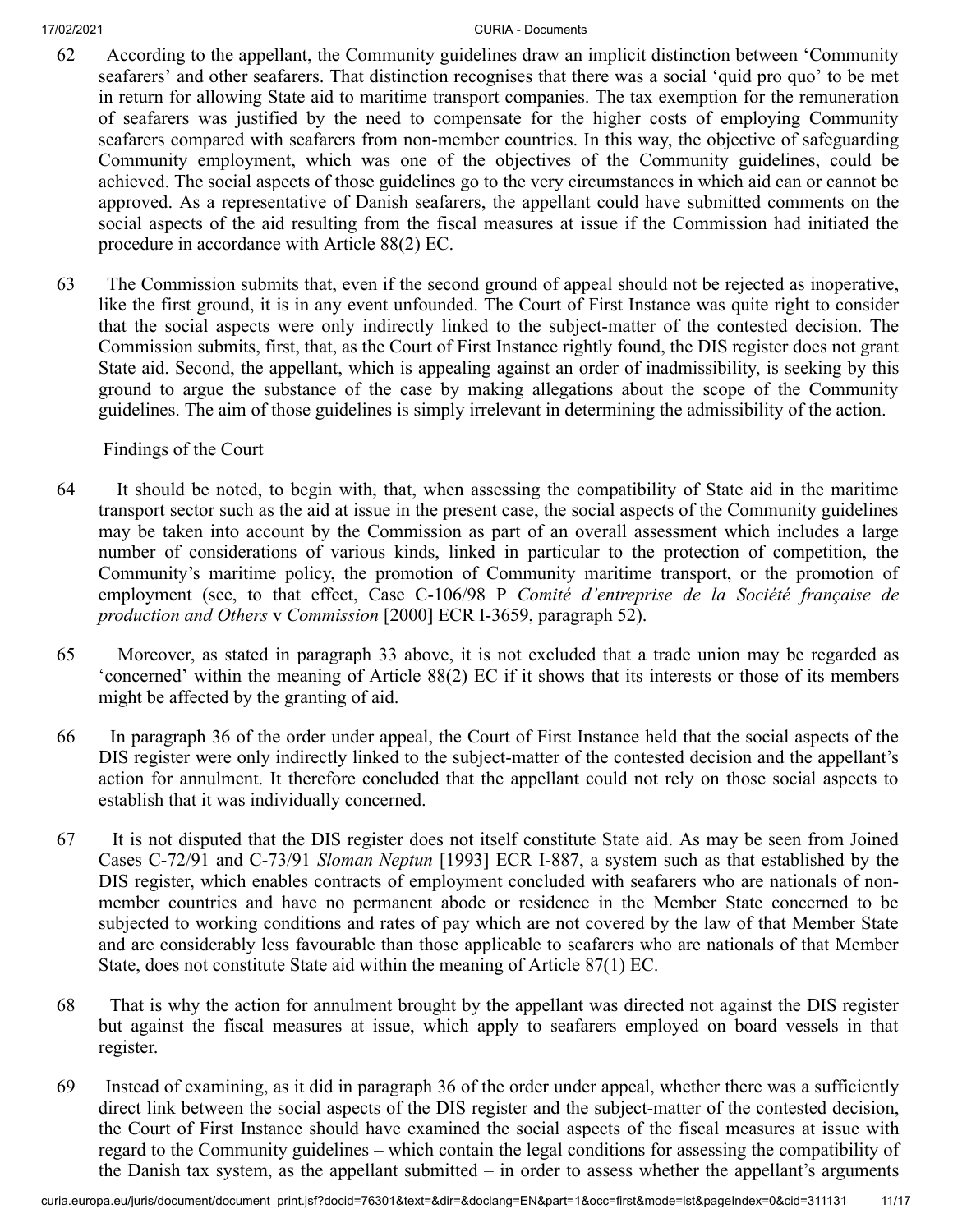based on those guidelines sufficed to establish its status of a party concerned within the meaning of Article 88(2) EC.

70 Since it cannot be ruled out that organisations representing the workers of the undertakings benefiting from aid may, as parties concerned within the meaning of that provision of the Treaty, submit observations to the Commission on considerations of a social nature which it can take into account if appropriate, the circumstance that the Court of First Instance did not in fact address the appellant's argument relating to the social aspects of the fiscal measures at issue with regard to the Community guidelines means that the order under appeal must be set aside on this point.

# *The third ground of appeal*

Arguments of the parties

- 71 By its third ground of appeal, the appellant submits that the Court of First Instance erred in law, in paragraph 37 of the order under appeal, by dismissing as irrelevant the manner in which the aid resulting from the fiscal measures at issue is passed on, namely that it is transmitted to shipowners via the members of the appellant.
- 72 The appellant argues that in *Aktionsgemeinschaft Recht und Eigentum* the Court held that an association set up to promote the collective interests of a category of persons can be regarded as individually concerned in the *Plaumann* sense only in so far as the position of the association's members in the market is substantially affected by the aid scheme which is the subject of the decision in question. It submits that the Court analysed the expression 'position on the market' from the point of view of 'economic operators'. In the appellant's view, there is no reason in principle why workers should not also be regarded as economic operators if national legislation or the Community guidelines accord them special consideration in determining the conditions in which aid may be held to be compatible with the common market within the meaning of Article 87(3)(c) EC.
- 73 The Commission submits, first, that the judgment in *Aktionsgemeinschaft Recht und Eigentum*, which was given in a case concerning direct aid granted to farmers, has nothing to do with the finding of the Court of First Instance, in paragraph 37 of the order under appeal, that the contested decision is based on the benefits received by the recipients of the aid, namely the shipowners, not on the manner in which the aid is passed on. Next, that judgment is not relevant to the present case, since it concerned a State aid decision adopted by the Commission after opening the procedure under Article 88(2) EC. Finally, even if that judgment were relevant in the present case, the Commission observes that that does not mean that workers are individually concerned by a Commission decision authorising aid. Paragraph 72 of the judgment was expressly based on the proposition that 'certain of [the] members [of Aktionsgemeinschaft Recht und Eigentum] are economic operators who may be regarded as direct competitors of beneficiaries of the aid'. By contrast, the members of the appellant are seafarers who cannot be regarded as direct competitors of the shipowners and are not 'economic operators' within the meaning of that judgment.
- 74 In those circumstances, the Commission submits that the third ground of appeal should be considered unfounded.

Findings of the Court

75 In paragraph 37 of the order under appeal, the Court of First Instance found that the appellant could not be regarded as individually concerned merely because the aid in question was passed on to its recipients by means of a reduction in the wage claims of the seafarers enjoying the exemption from income tax introduced by the fiscal measures at issue. According to the Court of First Instance, the contested decision was based on the advantages received by the recipients of the aid, not on the method of transmission of the aid.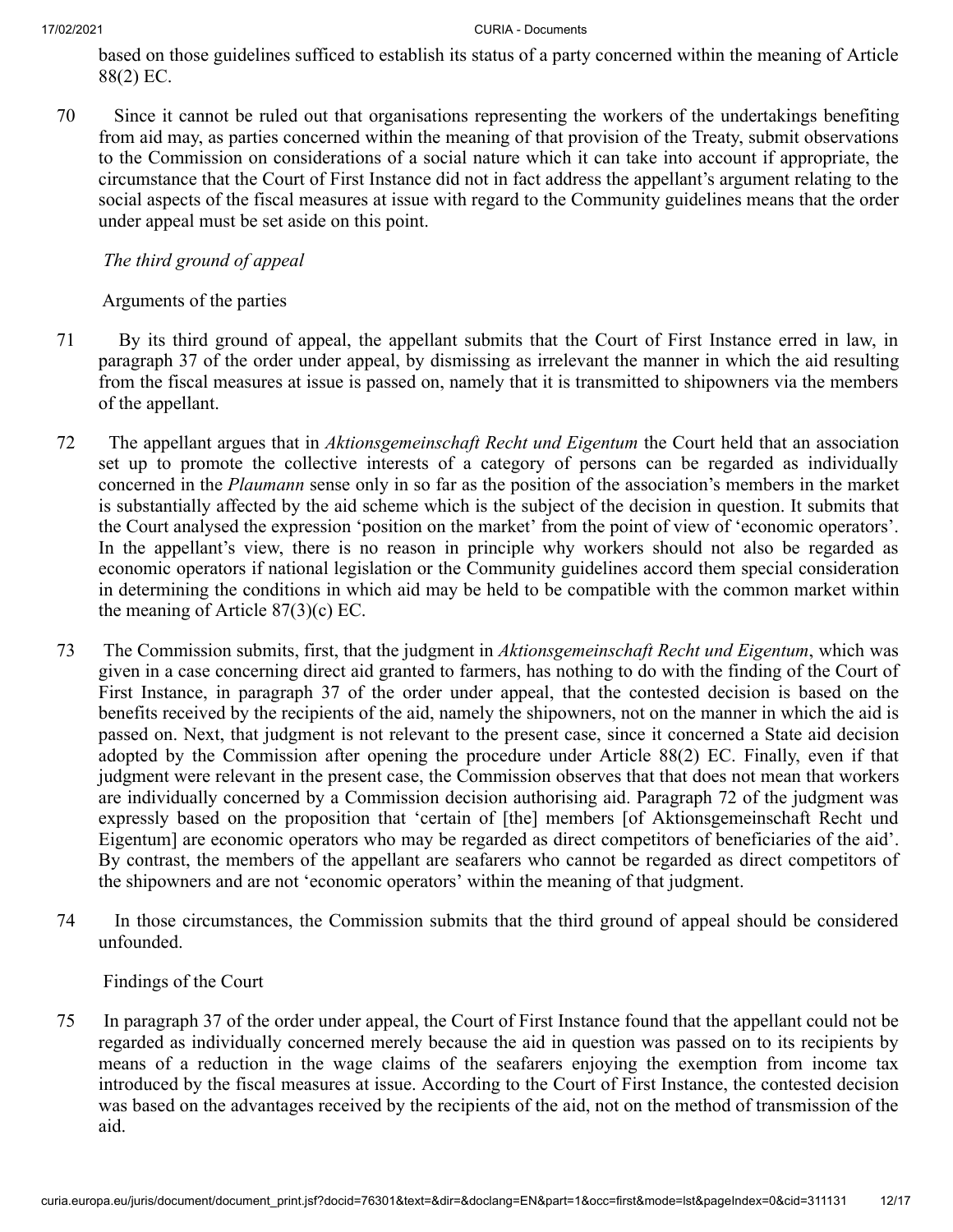- 76 In contrast to the appellant's action for annulment before the Court of First Instance, complaining that the Commission failed to initiate the formal review procedure provided for in Article 88(2) EC and ultimately aiming at safeguarding the procedural rights conferred by that provision, the application for annulment in *Aktionsgemeinschaft Recht und Eigentum* concerned a Commission decision terminating such a procedure.
- 77 It follows that the Court was seeking in that case to determine whether the market position of the members of Aktionsgemeinschaft Recht und Eigentum, an association set up to promote the collective interests of a class of persons, was substantially affected by the aid scheme which was the subject of the decision in question.
- 78 In the present case, as is apparent from paragraph 28 of the order under appeal, the appellant had to establish before the Court of First Instance that it was a party concerned within the meaning of Article 88(2) EC, and the application of the *Plaumann* line of case-law, as in *Aktionsgemeinschaft Recht und Eigentum*, was prima facie not relevant.
- 79 Even if the Court of First Instance ought to have considered the manner in which the aid resulting from the fiscal measures at issue was passed on and the part played in this respect by the shipowners' employees who were members of the appellant, it should be recalled that in paragraphs 31 to 33 of the order under appeal the Court of First Instance had already found that neither the appellant as a trade union of seafarers nor its members as workers employed by the recipients of the aid were competitors of those recipients. As regards in particular the members of the trade union, the Court of First Instance found that, since they appeared to be persons falling within the definition of a worker within the meaning of Article 39 EC, they were not themselves undertakings.
- 80 Apart from the incorrect application of *Albany* in the present case in the second part of paragraph 32 of the order under appeal – the target of the first ground of appeal – the appellant has not contested the conclusions of the Court of First Instance in paragraphs 31 to 33 of the order. In those circumstances, it cannot submit that its members are economic operators whose position in the market is affected in order to challenge the conclusion of the Court of First Instance in paragraph 37 of the order under appeal that the application is not admissible merely because the aid is passed on to the shipowners by means of the reduction in those members' wage claims as a result of their exemption from income tax introduced by the fiscal measures at issue.
- 81 In those circumstances, the third ground of appeal must be rejected as unfounded.

*The fourth ground of appeal*

Arguments of the parties

- 82 The appellant submits that, by concluding that it had not been shown that its own interests as a negotiator were liable to be directly affected by the aid resulting from the fiscal measures at issue and by distinguishing its situation in the present case from that of the Landbouwschap, a body governed by public law acting as the representative of the interests of the glasshouse horticulture sector in the Netherlands, in the *Van der Kooy* case and that of the International Rayon and Synthetic Fibres Committee (CIRFS) in the *CIRFS* case, the Court of First Instance interpreted those judgments too narrowly.
- 83 The appellant submits that its role is that of a negotiator with maritime transport companies and, as such, it negotiates the conditions of employment of its members, and hence the conditions in which the aid granted is transmitted from the Danish State to the recipients. In that sense, the appellant fulfils a function similar to that of the Landbouwschap, which negotiated the conditions in which aid was to be transmitted from the Dutch State to the horticultural producers, as the Court of First Instance recognised, in paragraph 40 of the order under appeal, by stating that the appellant played 'a part in the machinery for passing the aid on to shipowners'. Similarly, although the appellant did not negotiate the conditions in the Community guidelines, it nevertheless represents a clearly identified group of Community seafarers which has a special position under those guidelines.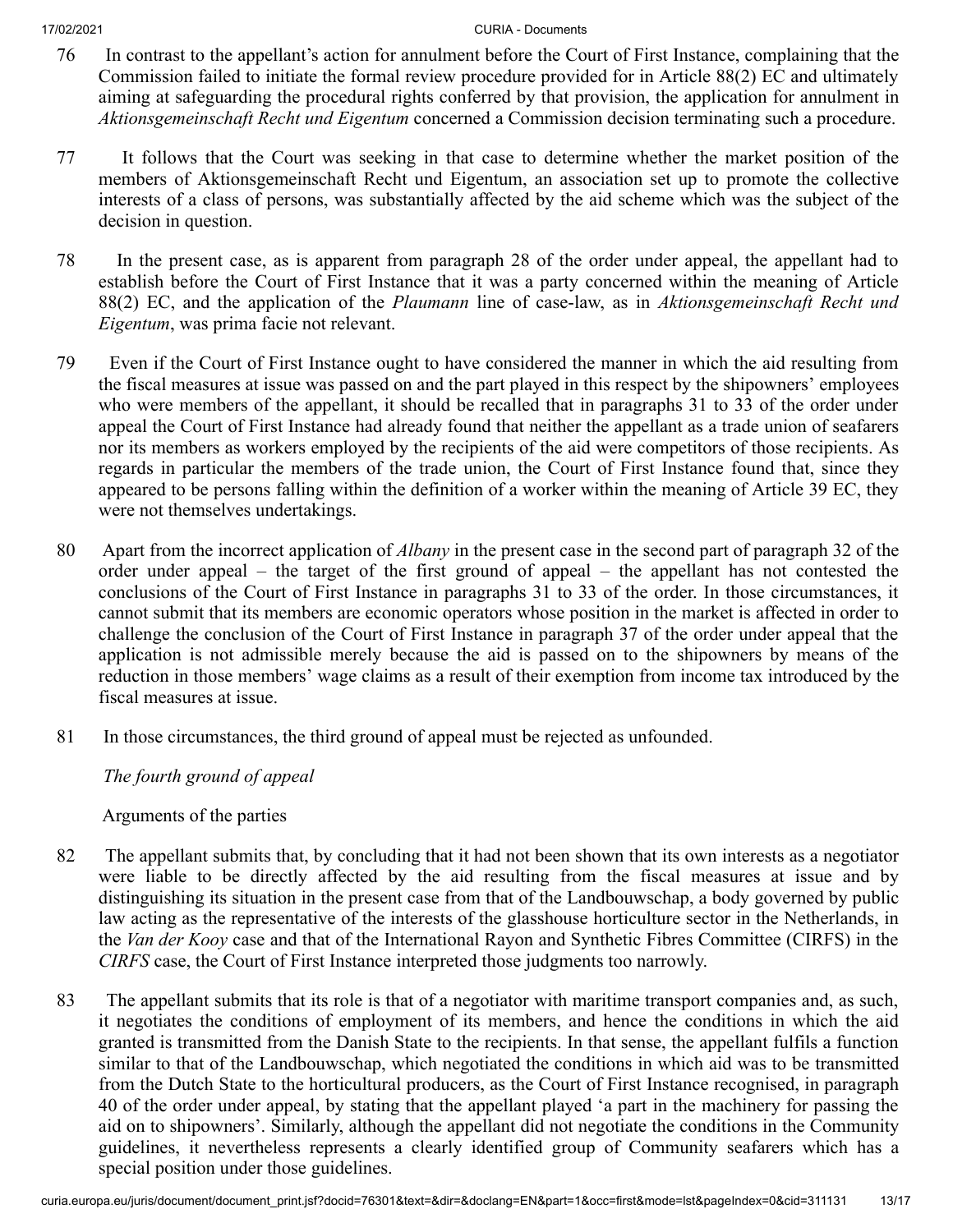84 The Commission submits that the fourth ground of appeal should be rejected as unfounded. It argues in particular that the Court of First Instance was right to consider that the situation at issue in the present case was not comparable to those in the *Van der Kooy* and *CIRFS* cases. In those cases the applicant occupied a clearly circumscribed position as negotiator which was intimately linked to the actual subject-matter of the decision at issue, thus placing it in a factual situation which distinguished it from all other persons. Contrary to what the appellant alleges, it in no way negotiated the conditions in which the aid resulting from the fiscal measures at issue is transmitted from the Danish State to the recipients of the aid, and it also did not negotiate the conditions in the Community guidelines.

Findings of the Court

- 85 It should be recalled that in *Van der Kooy* the Landbouwschap had negotiated with the supplier of gas the preferential tariff challenged by the Commission and was also one of the signatories to the agreement establishing that tariff. Similarly, on that basis, it had been obliged to engage in new tariff negotiations with the supplier and to sign a new agreement in order to put into effect the Commission's decision.
- 86 In the *CIRFS* case, CIRFS had been the Commission's interlocutor with regard to the introduction of a 'discipline' concerning aid in the synthetic fibre sector, and also to its extension and adaptation, and had actively pursued negotiations with the Commission during the pre-litigation procedure, in particular by submitting written observations and by keeping in close contact with the responsible departments of the Commission.
- 87 According to the Court's case-law, the *Van der Kooy* and *CIRFS* cases thus concerned particular situations in which the applicant occupied a clearly circumscribed position as negotiator which was intimately linked to the actual subject-matter of the decision, thus placing it in a factual situation which distinguished it from all other persons (Case C‑106/98 P *Comité d'entreprise de la Société française de production and Others*, paragraph 45).
- 88 The Court has had occasion to contemplate the application of that case-law in actions seeking the annulment of a Commission decision terminating a procedure initiated under Article 88(2) EC. It has held that certain associations of economic operators which have played a significant role in the procedure under that provision must be recognised as individually concerned by such a decision, in so far as they are affected in their capacity as negotiators (see, to that effect, Case C‑106/98 P *Comité d'entreprise de la Société française de production and Others*, paragraphs 40 to 42).
- 89 It also held, when considering the admissibility of the application for annulment brought by CIRFS, that that application should be understood as seeking the annulment of the Commission's refusal to initiate the procedure provided for in Article 88(2) EC.
- 90 It follows that that case-law could be applicable, within the limits specified by the Court, to actions for annulment either of a Commission decision closing the procedure initiated under Article 88(2) EC or of a decision not to raise objections and hence not to initiate the formal review procedure under that provision.
- 91 As to the question whether the Court of First Instance erred in law by applying that case-law to the situation of the appellant in the present case, it must be recalled that the contested decision concerned tax measures adopted by the Danish legislature relating to seafarers employed on board vessels registered in the DIS register, that that registration, as appears from paragraph 5 above, allows those seafarers to be paid wages on the basis of their national laws, and that the appellant's complaint to the Commission concerned the compatibility of those tax measures with the Community guidelines which had been adopted by the Commission without any particular participation of the appellant.
- 92 In view of those circumstances, the Court of First Instance did not err in law by considering that the appellant's situation was not comparable to that of Landbouwschap or CIRFS, situations which it rightly described as altogether special or indeed exceptional. The appellant, which is only one of the many trade unions in the European Union representing seafarers, and only one of the many trade unions operating in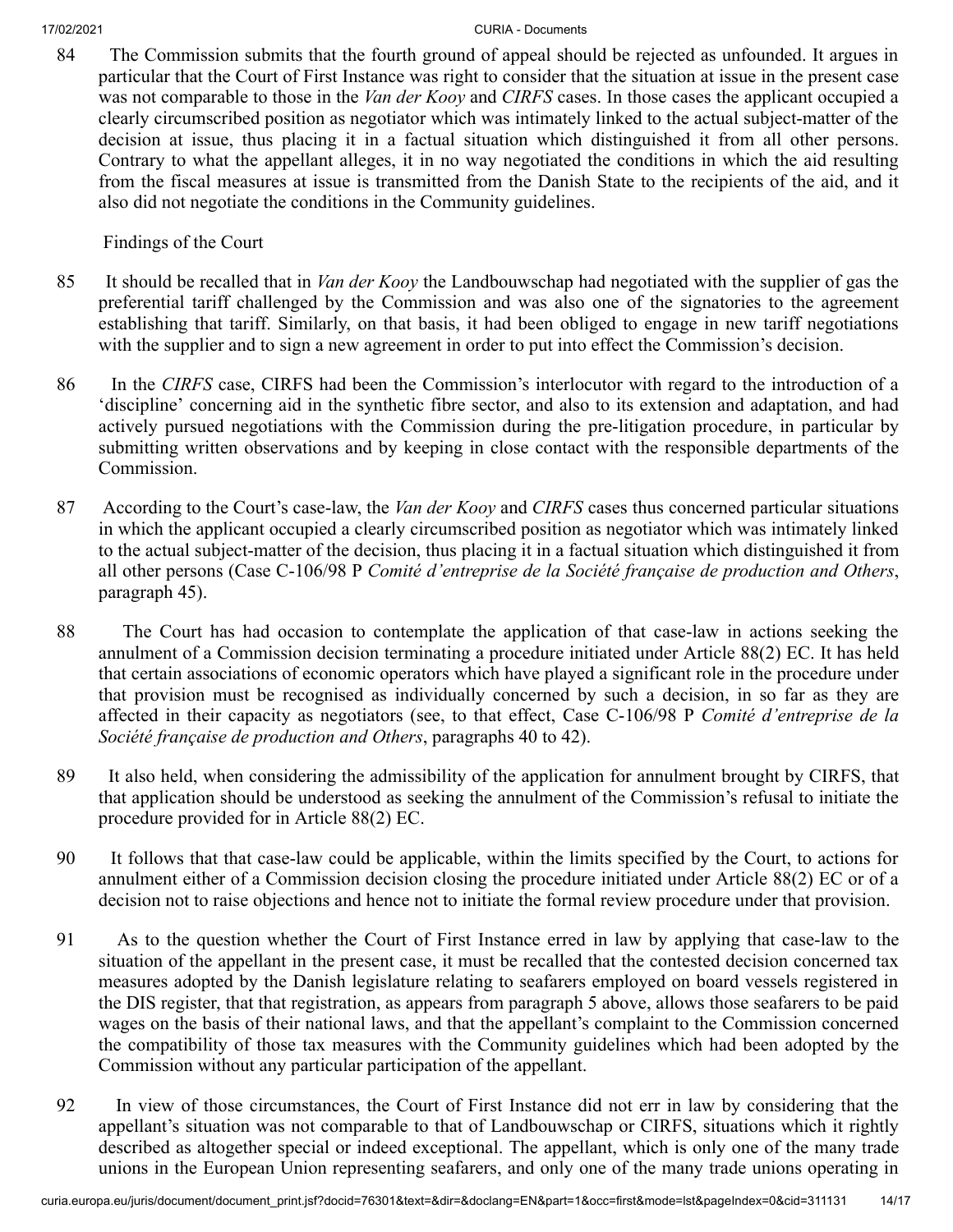Denmark, and is not the only representative of seafarers, did not occupy a clearly circumscribed position as negotiator which was intimately linked to the actual subject-matter of the contested decision. It was not directly involved in the adoption by the Danish legislature of the fiscal measures at issue to which the Commission decided not to raise objections, its opposition to those measures not being enough for it to be classified as a negotiator within the meaning of *Van der Kooy* and *CIRFS*.

- 93 Nor was the appellant closely involved in the process by which the Commission adopted the Community guidelines, from which the incompatibility with the common market of the fiscal measures at issue, according to the appellant, is apparent.
- 94 The appellant admittedly made a complaint to the Commission against those fiscal measures, but that fact alone, as it admits itself in its appeal, does not enable it to establish a position of negotiator within the meaning of *Van der Kooy* and *CIRFS*.
- 95 Even if an action for annulment of a Commission decision not to raise objections and hence not to initiate the formal review procedure under Article 88(2) EC is held to be admissible where the applicant shows that he is a party concerned within the meaning of that provision (the stricter criteria defined in the line of case-law following from *Plaumann* not being applicable in that case), to interpret the case-law cited in the preceding paragraph as referring to any person who has made a complaint to the Commission would amount to depriving of substance the case-law considered in connection with the first ground of appeal and cited in paragraph 30 of the order under appeal, relating to the effect on an applicant's competitive position.
- 96 In the light of the foregoing, the fourth ground of appeal must be rejected as unfounded.

## **The action at first instance**

- 97 In accordance with the second sentence of the first paragraph of Article 61 of the Statute of the Court of Justice, if the decision of the Court of First Instance is set aside the Court of Justice may give final judgment in the matter where the state of the proceedings so permits.
- 98 While the Court is not in a position at this stage of the proceedings to give judgment on the substance of the action before the Court of First Instance, it does, on the other hand, have the necessary information to give final judgment on the plea of inadmissibility raised by the Commission in the proceedings at first instance.
- 99 In the light of the particular circumstances of the case, that plea must be rejected.
- 100 As regards the adequacy of the elements adduced by the appellant to show, in the circumstances of the case, that the contested decision was liable to have a specific effect on its situation or that of the seafarers it represents, it must be recalled that the appellant is an organisation representing workers which negotiates the terms and conditions on which labour is supplied to undertakings, including the shipowners whose vessels are registered in the DIS register.
- 101 According to the appellant, the tax exemption for the seafarers' wages is justified by the need to offset the greater cost of employing Community seafarers compared to seafarers from non-member countries. In that way the objective can be achieved of preserving Community employment, which was one of the objectives of the Community guidelines. The social aspects of those guidelines affect the very conditions on which aid may be approved or not approved.
- 102 As may be seen from paragraph 70 above, it cannot be ruled out that, as a representative in particular of Danish seafarers, the appellant may be able to submit observations to the Commission on considerations of a social nature which it can take into account, if appropriate, if it initiates the formal review procedure provided for by Article 88(2) EC.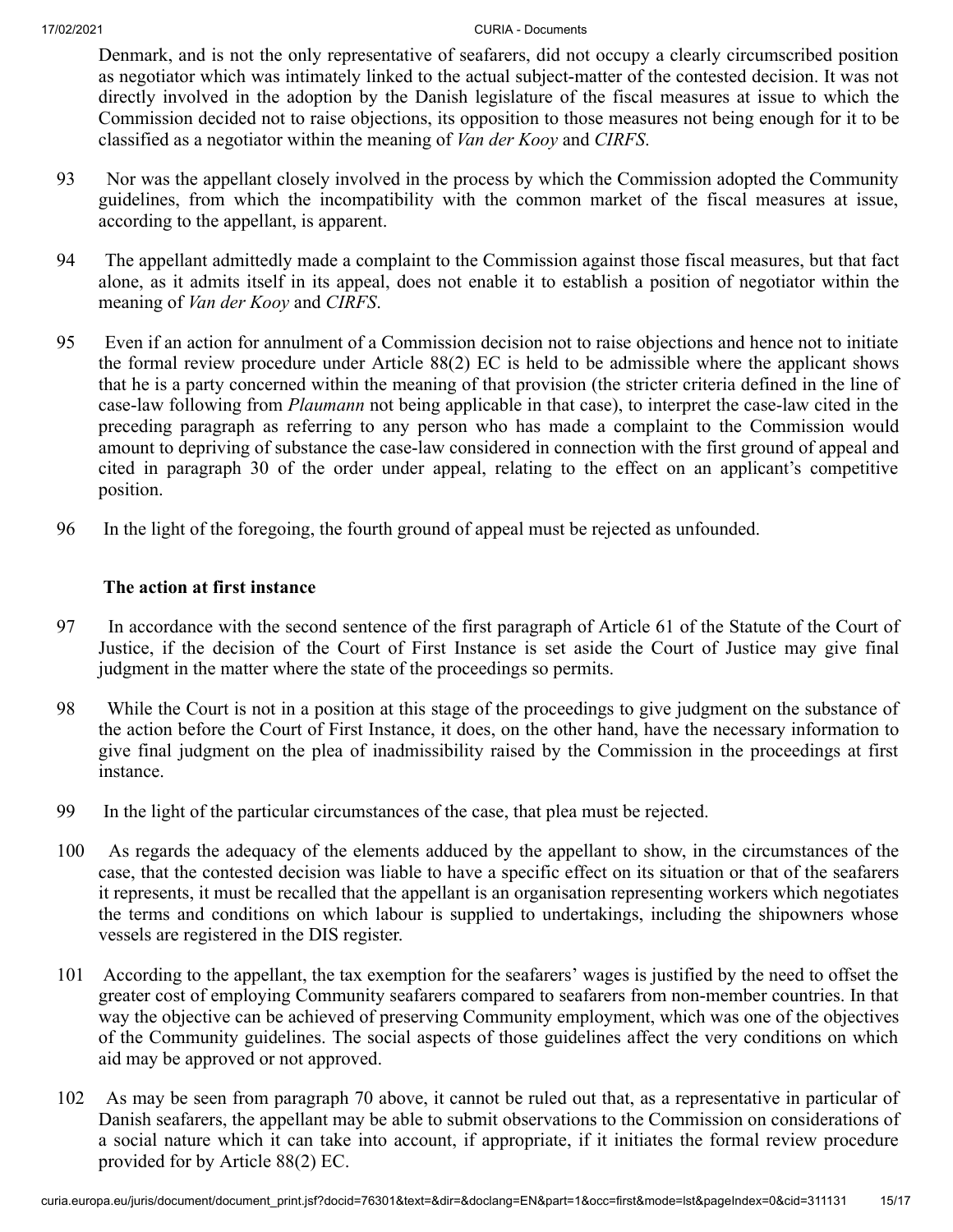- 103 The Community guidelines themselves acknowledge, in the specific context of the reduction of employment costs in the maritime sector, the particular part played by trade union representatives in wage negotiations. According to the sixth paragraph of point 3.2 of the guidelines, '[t]he alleviation of fiscal burdens would not remove the interest of the shipowner in negotiating an appropriate salary package with potential crew members and their labour representatives. Seafarers from Member States with lower wage levels would still, therefore, have a competitive advantage over those from other Member States with higher wage expectations. In any event, EC seafarers will continue to be more expensive than the cheapest available in the global market.'
- 104 Since the appellant has explained how the fiscal measures at issue could affect its position and that of its members in collective negotiations with shipowners whose vessels are registered in the DIS register, and since the Community guidelines acknowledge the part played by trade unions such as the appellant in those negotiations, it must be concluded that the appellant has shown, to the requisite legal standard, that its interests and those of its members could be affected by the contested decision.
- 105 It must also be recalled that the appellant had, in the present case, lodged a complaint with the Commission against the Kingdom of Denmark in respect of the fiscal measures at issue, arguing that they were contrary to the Community guidelines and hence to Article 87 EC. While lodging such a complaint with the Commission does not in itself suffice to establish the status of party concerned within the meaning of Article 88(2) EC, it is none the less the case that those measures were not notified to the Commission by that Member State and it was the bringing of the appellant's complaint which enabled the Commission to examine their compatibility with the common market. Furthermore, the Commission took nearly four years to conclude that the measures were compatible, and throughout that time the appellant was in close contact with the Commission.
- 106 It must also be pointed out that the present case differs from Case C‑106/98 P *Comité d'entreprise de la Société française de production and Others*. In the latter case the applicants brought an action against a decision of the Commission, which, after initiating the procedure provided for in Article 93(2) of the Treaty, had declared the aid to be incompatible with the common market. By contrast, the present action is directed against a decision of the Commission in which, without initiating the formal review procedure provided for in Article 88(2) EC, it found aid compatible with the common market. Similarly, in Case C‑106/98 P *Comité d'entreprise de la Société française de production and Others* the applicants did not take part in the procedure initiated under Article 93(2) of the Treaty, whereas in the present case the Commission did not initiate the formal review procedure, despite the complaint lodged by the appellant and the contact the appellant maintained with the Commission up to the date of the Commission's conclusion that the measures were compatible.
- 107 The situation described with reference to the present case indicates that the interests both of the appellant itself and also of its members may be liable to be affected by the granting of the aid.
- 108 In view of the above considerations, the plea of inadmissibility raised by the Commission against the appellant's application to the Court of First Instance must be rejected. The appellant may, in the particular circumstances of the case, be regarded as a party concerned within the meaning of Article 88(2) EC, and its action must consequently be declared admissible.
- 109 In those circumstances, the case should be remitted to the Court of First Instance to rule on the appellant's claim that the contested decision should be annulled.

On those grounds, the Court (Third Chamber) hereby rules:

**1. The order of the Court of First Instance of the European Communities of 23 April 2007 in Case T‑30/03** *SID* **v** *Commission* **is set aside in part, in so far as it did not address the arguments of 3F relating, first, to the competitive position of 3F in relation to other trade unions in the negotiation of collective agreements applicable to seafarers and, second, to the social aspects of**